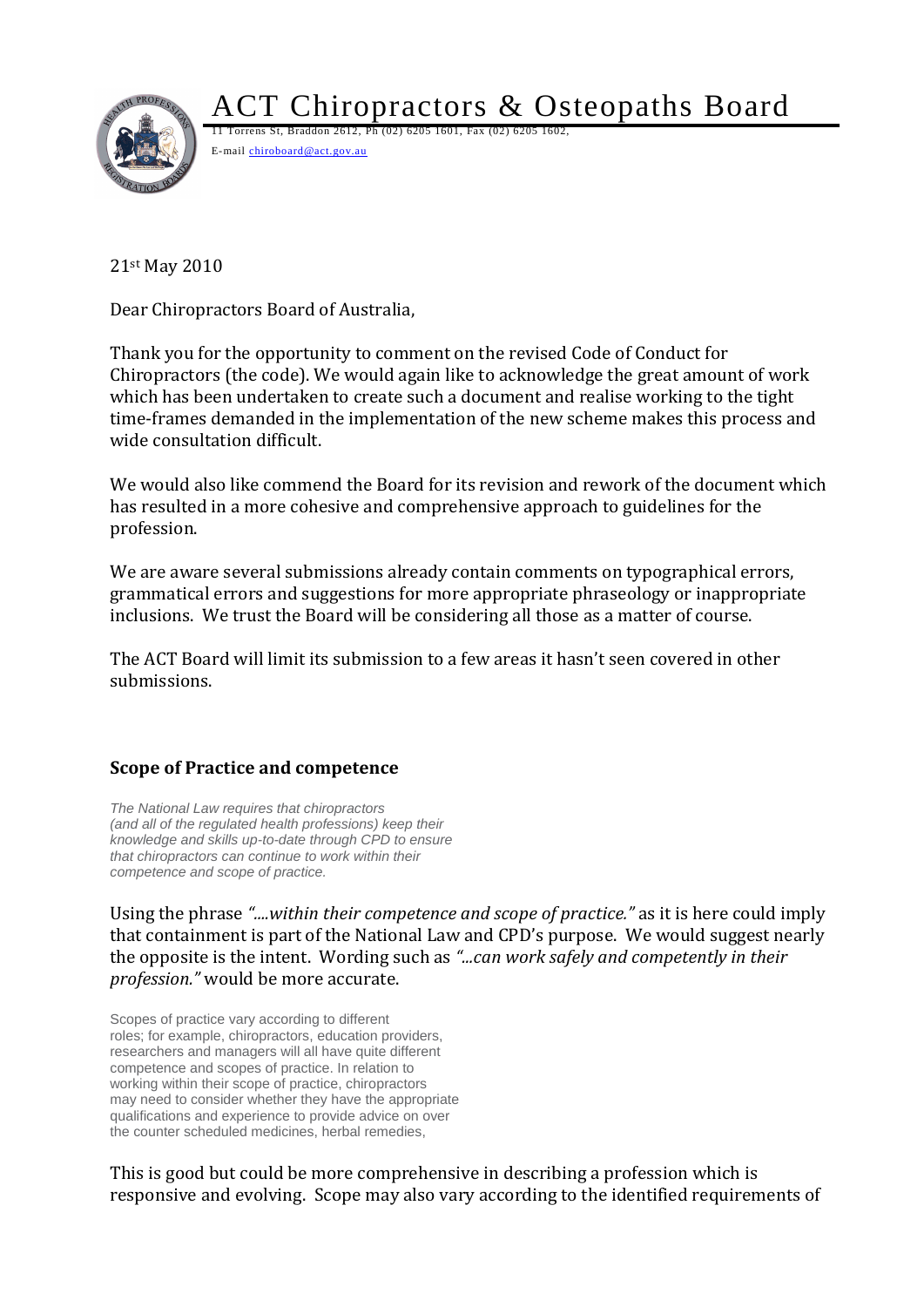individual chiropractic consumers and their communities. For example communities may have specific requirements relating to geriatrics, sports, rehabilitation, paediatrics or certain other demographic factors. As stated, provided that practitioners can show competence this should be encouraged for professional growth and as a means for the profession to evolve to serve the public interest.

The phrase "*...appropriate qualifications and experience....*" should be replaced with *"...competence..."* to be consistent with the wording of the guidelines. Also you haven't and won't define what those "*qualifications"* are and *"experience*" shouldn't generally be a requirement, but rather knowledge and competence.

a). recognising and working within the limits of a chiropractor's competence and scope of practice and seeking advice from or referring patients to a more suitably qualified practitioner when it is considered in the patient 's best interests

*"....and scope of practice*" should be removed as it serves no purpose.

d). making clear the limits of a chiropractor's knowledge and not giving opinion beyond those limits when providing evidence.

Should read ".....limits of **the** chiropractor's knowledge...." or it implies all chiropractors have the same knowledge base, which isn't true.

## **Risk**

By any health care standards chiropractic is a very safe profession. The word 'risk' occurs thirty six times in our document. By comparison it is mentioned only twenty five times in the medical code which is twice as long and represents a profession with an iatrogenic rate more than an order of magnitude or two above chiropractors.

We very strongly support good risk management and informed consent as a requirement for all chiropractors and health professionals. However this document overstates that need and to the reader without a good knowledge of risk and iatrogenesis across healthcare could lead them to see chiropractic misrepresented as an unsafe profession.

The code would have equal enforceability and more accurately represent the profession's safety record with less repetition and more judicious use of this concept and term.

### **Definitions, terms and phrases**

We recommend a rethink of this whole area. For example, 'carer' (or even 'parent or guardian' which it may be alluding to) is not correct under a definition of 'patient'.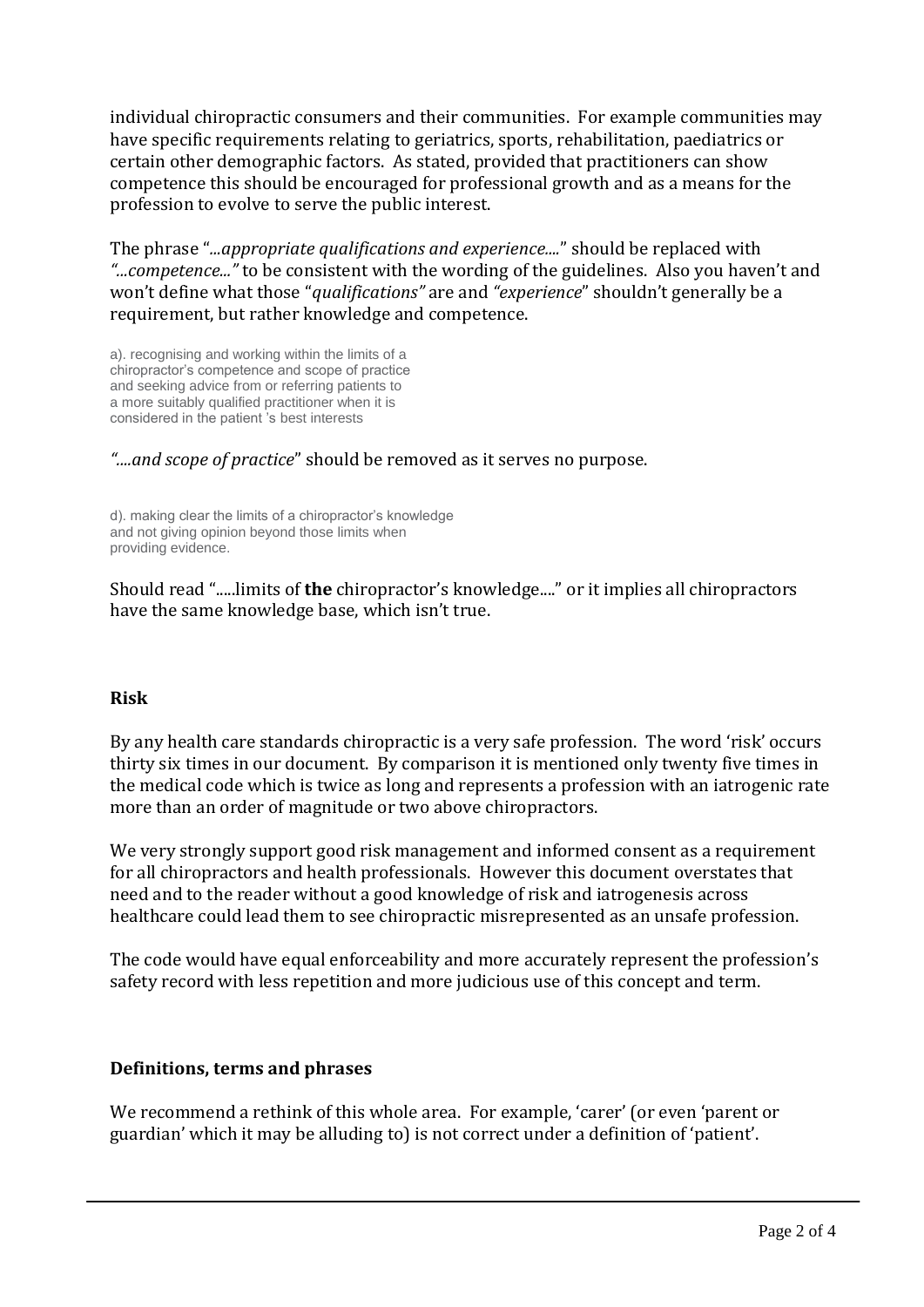In the first draft "diagnosis/clinical impression' was used more where this document mostly just uses 'diagnosis'. We suggest the inclusion of '/clinical impression' is highly appropriate in many instances for our profession. Similarly "treatment/care" is apt in many circumstances.

We find the wording of the code and the collegial approach by and large very good. A few further changes could take that approach even further. For example,

#### [in both the medical code and chiropractic code]

a). being honest and not misleading when writing reports and certificates and only signing documents believed to be accurate and current

#### Could equally guide and regulate if stated as something like:

*a) Providing information believed to be accurate and current when signing documents and writing reports*

## **Appendix 3**

5. A patient may be given the choice of elective care or supportive care with proper informed consent, including balanced advice about the benefits / risks, anticipated outcomes and options available.

6. Should any patient elect to undergo regular chiropractic examination or treatment in the absence of symptoms it is the responsibility of the practitioner to provide the patient (parent /guardian for children) with a balanced view of the clinical justification for such procedures.

"....elective care..." may not be a suitable term considering all care is elective.

By our assessment some form of ongoing care/treatment/check-ups is common practice in the absence of obvious symptoms or specific diagnosable conditions and is often requested by patients. This occurs not just in our profession but also in other musculoskeletal and non-musculoskeletal health professions. Acknowledging this more openly could provide more suitable regulation.

For example, phrases such as "*Should any patient elect..."* might be better replaced with *"Patients who elect..."* Or*,* in the above case point 6 could be removed completely and point 5 could read something more like:

#### *"5. A patient may elect some form of ongoing or supporting treatment/care as a part of their overall health management. This form of care has the same requirements in relation to informed consent and explanation of anticipated outcomes as any other care"*

Phrasing it this way is just as strong in a regulatory sense, but acknowledges the reality of most chiropractic practices and in no way forces practitioners who elect not to offer such care to do so.